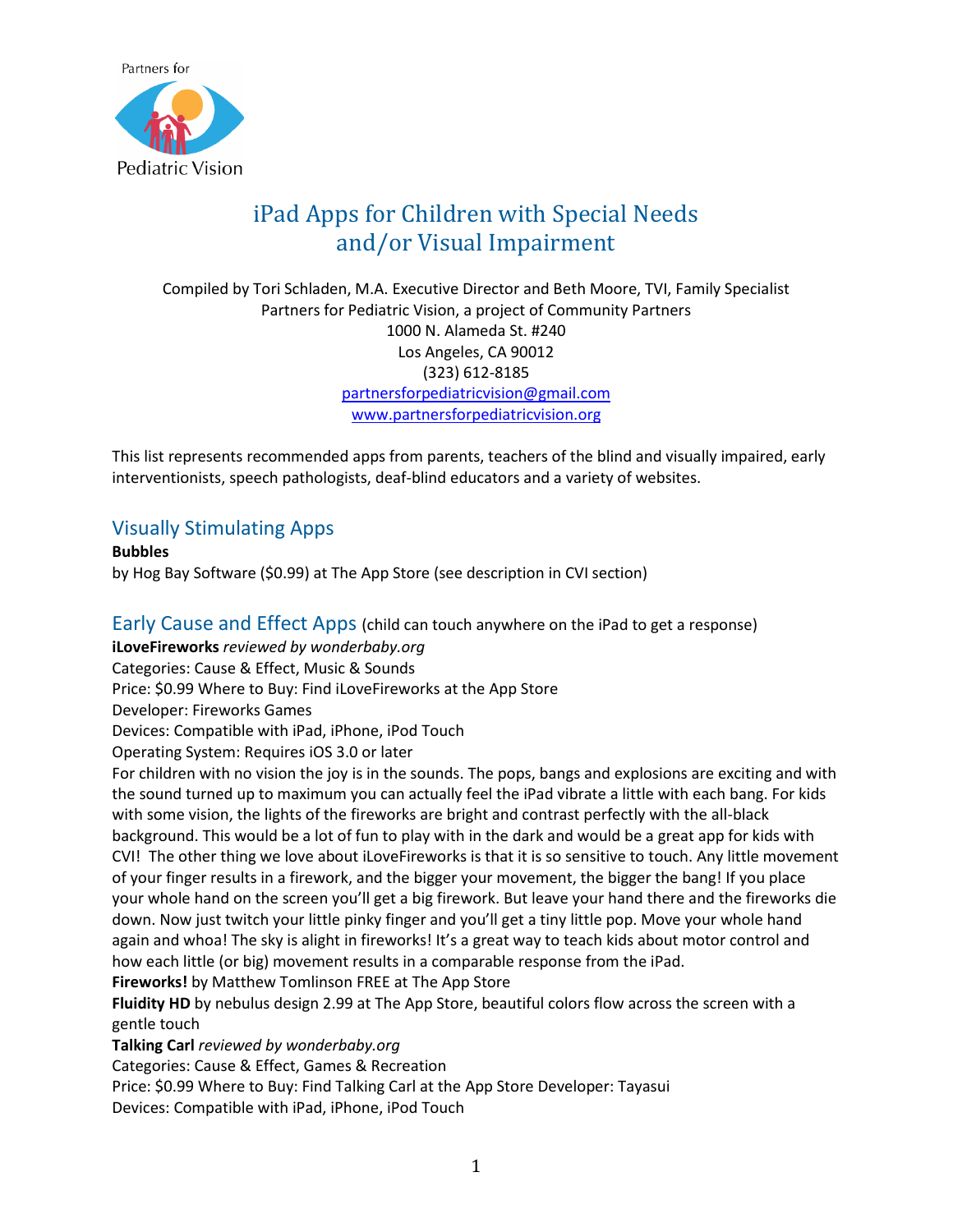#### Operating System: Requires iOS 4.1 or later

Blind and low vision users will delight in interacting with Carl because it's easy—just speak and laugh and does not require learning how to hold the iPad or interact with the screen. Carl may also be beneficial to teaching children with autism about the back-and-forth aspect of communication: you say something, pause, and then Carl says something (repeats what you said, actually), etc. There are several different apps available that are a variation on Talking Carl. The reason why Carl is great for low vision users is because he presents as a simple, squarish figure who is red and he is set against a simple background. For children with Cortical Vision Impairment (CVI), the color red is attractive. They will also benefit from the uncluttered visual display.

#### **Sensory Light Box** *reviewed by wonderbaby.org*

Categories: Cause & Effect, Music & Sounds, Games & Recreation

Price: \$1.99 Where to Buy: Find Cause and Effect Sensory Light Box at the App Store

Developer: Cognable

Operating System: Requires iOS 4.0 or later

Sensory Light Box is based on a very simple idea... when your finger is on the screen cool things happen, and when you stop touching the screen the cool things stop. That's pretty much it, but the app is done so beautifully and is so easy to use that you can't help but feel that there's much more going on.

#### **Sensory Sound Box** *reviewed by wonderbaby.org*

Categories: Cause & Effect, Music & Sounds, Games & Recreation

Price: \$1.99 Where to Buy: Find Cause and Effect Sensory Sound Box at the The App Store Developer: Cognable

Sensory Sound Box is a lot like Sensory Light Box with the simple idea that when your finger is touching the screen neat things happen and when you lift your finger they stop. But in the sound version of this app as your finger moves across the screen the sounds take on very different characteristics.

## Cause and Effect Apps that Require Directed Touch

**Pocket Pond 2** by TriggerWave LLC, FREE at The App Store,

Raise, feed, play with, and sell thousands of different kinds of koi. Decorate your pond and make it beautiful!

**Peekaboo Barn** by Night and Day Studios, Inc., see review in CVI section **Elmo loves ABC's** by Sesame Street, 4.99 at The App Store **Fun Shooting Stars** by Lewis Johnson, FREE at The App Store

# Cause and Effect Apps that Require Directed Touch and Specific Responses

**Five Sharks Swimming** *reviewed by wonderbaby.org*

Price: \$2.99 each

Where to Buy: Find Inclusive Smarty Pants & Five Sharks Swimming at the App Store Developer: Inclusive Technology

Devices: Compatible with iPad Operating System: Requires iOS 4.0 or later

Five Sharks Swimming is a counting game that offers a few different levels of difficulty. In the first game, "Song," one shark swims in a pond while a song is played. The song stops and your child simply taps (or smacks) the screen to get the song to continue. This is a wonderful beginner's counting game and also teaches cause-and-effect.

In "Counting Activities," you have three choices: Counting Up, Counting Along a Number Line or Counting in Sets. In Counting Up a shark card outlined in red appears and your child has to tap it to hear the sharks counted. The flashing red outline helps children with low vision find the shark. Counting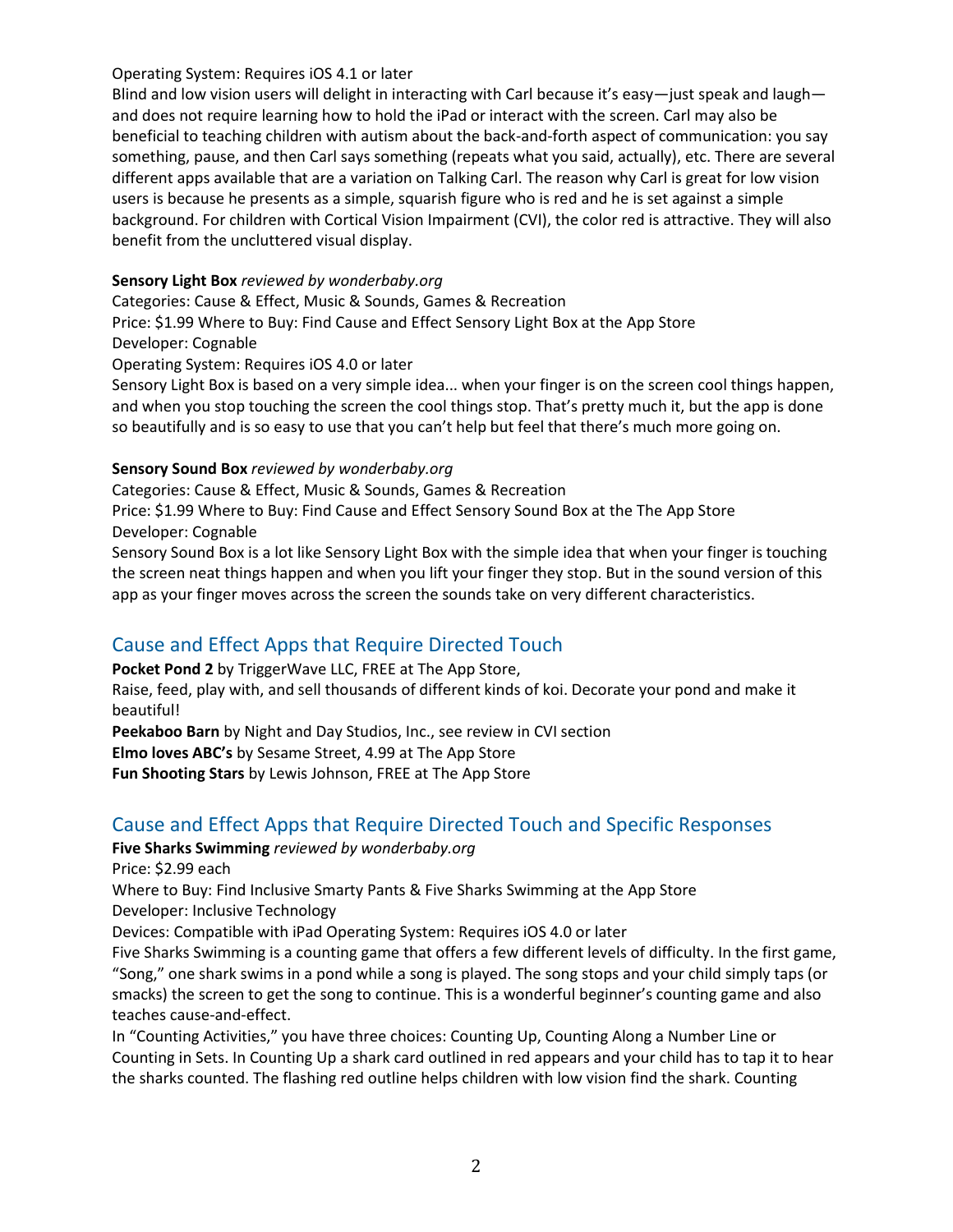Along a Number Line is a similar game but all five sharks appear on the screen at the same time and your child has to choose them in order. The last game, Counting in Sets, is the most complicated. Your child is given sets of sharks and asked to identify the correct set. **Itsy Bitsy Spider HD** by DuckDuck Moose

# Vision Specific Apps that are Entertaining

**Fluidity** by nebulus design (free) beautiful interactive fluid dynamics with stunning colors **Firework** by Computer Docs LLC (.99 cents) music and fireworks in an interactive visualization **Pocket Ponds** by TriggerWave LLC (free) interact and feed the fish with relaxing sounds

# Apps Developed for Children with CVI (Cortical Visual Impairment)

**Tap-n-See Zoo** *reviewed by wonderbaby.org*

Categories: Cause & Effect, Education

Price: \$2.99 Where to Buy: Find Tap-n-See Zoo at the App Store

Developer: Little Bear Sees

Devices: Compatible with iPad, iPhone, iPod Touch

Tap-n-See Zoo, the game is simple: Watch an animal slowly and gracefully bounce across the screen. Touch the animal to make it stop and grow to fill almost the entire screen. You'll also hear a reward sound (laughter, applause, a slide whistle, etc.), so you get a nice combination of a visual and audio feedback when you "win." Different options allow you to play with color combinations and decipher which colors your child responds to most. Use Tap-n-See Zoo to help your child learn to track moving objects or recognize colors; use their vision in a simple and non-cluttered environment; or learn about cause and effect.

**My Talking Picture Board** *reviewed by wonderbaby.org*

Categories: Cause & Effect, Music & Sounds, Communication, Education

Price: \$19.99 Where to Buy: Find My Talking Picture Board at the App Store

Developer: Little Bear Sees

Devices: Compatible with iPad

Like Tap-n-See Zoo, My Talking Picture Board is designed for children with CVI, but can also be used as a simple visual discrimination app for anyone who needs help learning to locate and identify twodimensional images.

The websit[e www.littlebearsees.org](http://www.littlebearsees.org/) has other useful information on CVI and was developed by a parent of a child with CVI.

**Peekaboo Barn App** *reviewed by wonderbaby.org* Categories: Games & Recreation, Cause & Effect Where to buy: Find Peekaboo Barn at the App Store Developer: Night & Day Studios

Devices: Compatible with iPad, iPhone, iPod Touch

Why it's good for visually impaired children:

For a child with Cortical Visual Impairment (CVI) this app is fantastic! Consider that children with CVI tend to favor the colors red and yellow and high-contrast images. Movement can help grab their attention. Peekaboo Barn has a red barn, with white trim and the barn moves by hopping up and down. This is a great way to teach your child how to focus and use the visual information they're gathering. **Bubbles** 

Where to Buy: Find Bubbles at the App Store

Developer: Hog Bay Software

Devices: Compatible with iPad, iPhone, iPod Touch

Using Bubbles is not really a game, but more of an engaging and relaxing way to pass time interacting with your child and allowing them the opportunity to become accustomed to tracking objects with their functional vision.

**Infant Stimulation Pack** by Treebetty LLC, \$6.00 bundle or free for Lite version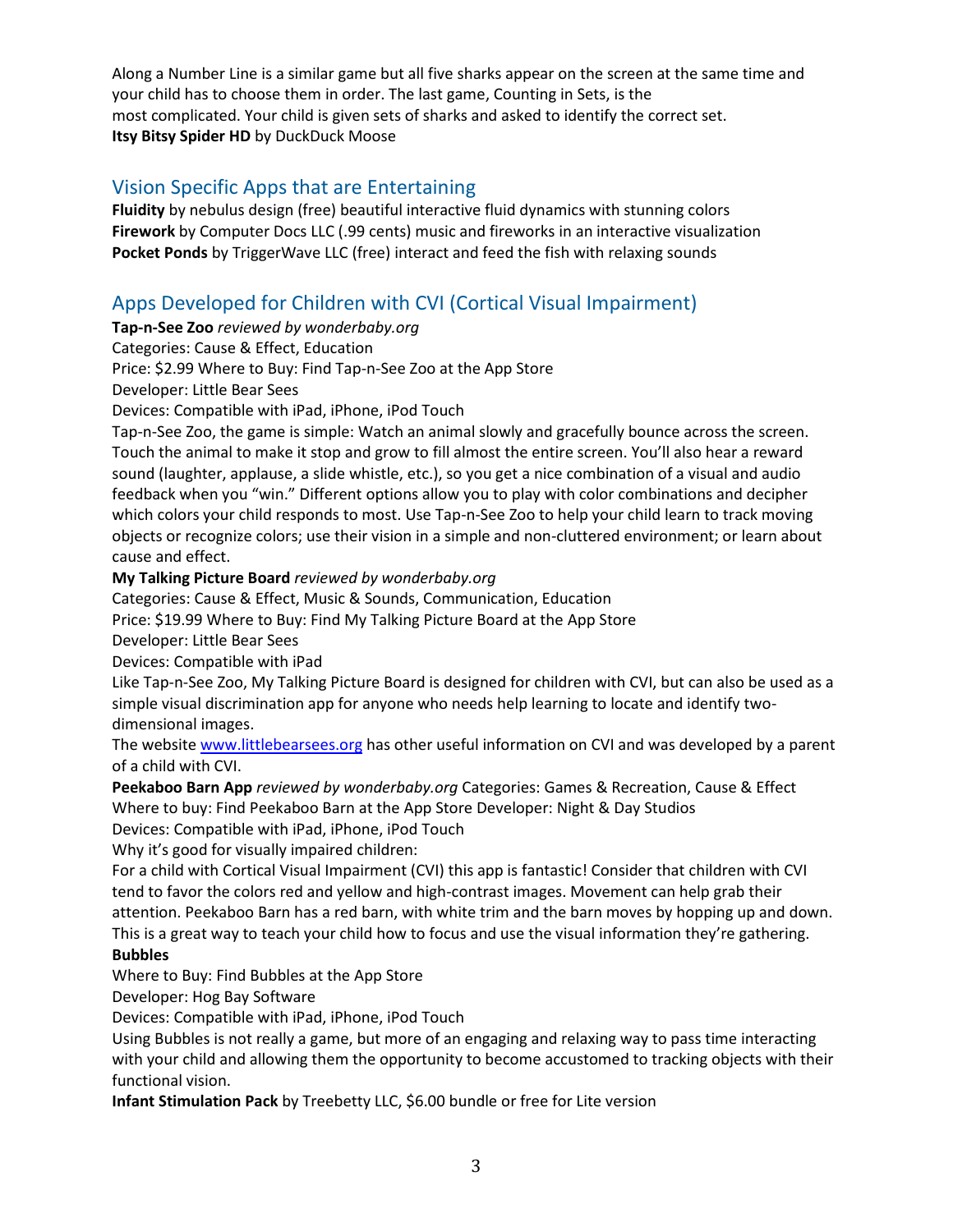**Big Bang Bundle** by Inclusive Technology Ltd, \$34.99 available only on iPad **EDA Play** by Rana pece EDA LLC, \$4.99 available only on iPad

### Story Apps on the iPad that are Visual, Auditory and Interactive

**Elmo Loves ABC's** by Sesame Street, 4.99 at The App Store **Dr. Seuss Beginner Books** by Oceanhouse Media, individual \$5.99 **The Monster at the End of this Book starring Grover!** by Sesame Street, 4.99 at The App Store **Twinkle Twinkle 2.0**  [http://www.supersimplelearning.com](http://www.supersimplelearning.com/) 2.99 at The App Store

#### Augmentative Communication Apps

**Proloquo2go** by Assistive Ware, \$249.99 **Bridge Communication Lite** by Bioprism, Inc. **Bridge Communication** by Bioprism, Inc., \$59.99

### Apps to Encourage Tracking and Reading Skills

**Sight Words List**  by Innovative Mobile Apps, \$0.99 cents at The App Store **VocabularySpellingCity** A fun way to learn spelling and vocabulary words. FREE at The App Store **Visual Attention TherAPPy**  Goal Areas: Visual Scanning, Reading, Visual Attention, Sustained Attention, Memory Helps: Left Neglect, Hemianopsia, Unilateral Inattention, Right Neglect, Dyslexia, Slow Readers, Brain Injury, Stroke, Pre- reading students Languages: English Price: \$9.99 from Tactus Solutions Ltd. [http://tactustherapy.com](http://tactustherapy.com/) Version: 1.01

# Apps for Low Vision Middle and High School Students to Help with Homework & **Assignments**

The **MyHomework** app is very helpful. MyHomework can be entered by the resource teacher or teacher and assignments are added and monitored. Dragon dictation is a free app from the App Store that can be copied and pasted into assignments. Allows you to speak to send text or email messages. Web sites with a variety of apps listed and reviewed: [www.bridgingapps.org](http://www.bridgingapps.org/)

**Bits Board by Happy Moose Apps Lite**, or \$42.99 **Brighter Bigger** by Kazunori Asada free at The App Store **Elmo's 123** by Sesame Street, \$4.99 **Math Robot** by American Printing House for the Blind (APH) **Read2Go** by Benetech, \$19.99 at The App Store. **Seeing AI** by Microsoft Corporation **Story Builder** by Narrative Skill Builder, \$17.99 **Talking Scientific Calculator** by Adam Croser, \$4.99 **Voice Dream Reader** by Text to Speech, \$14.99